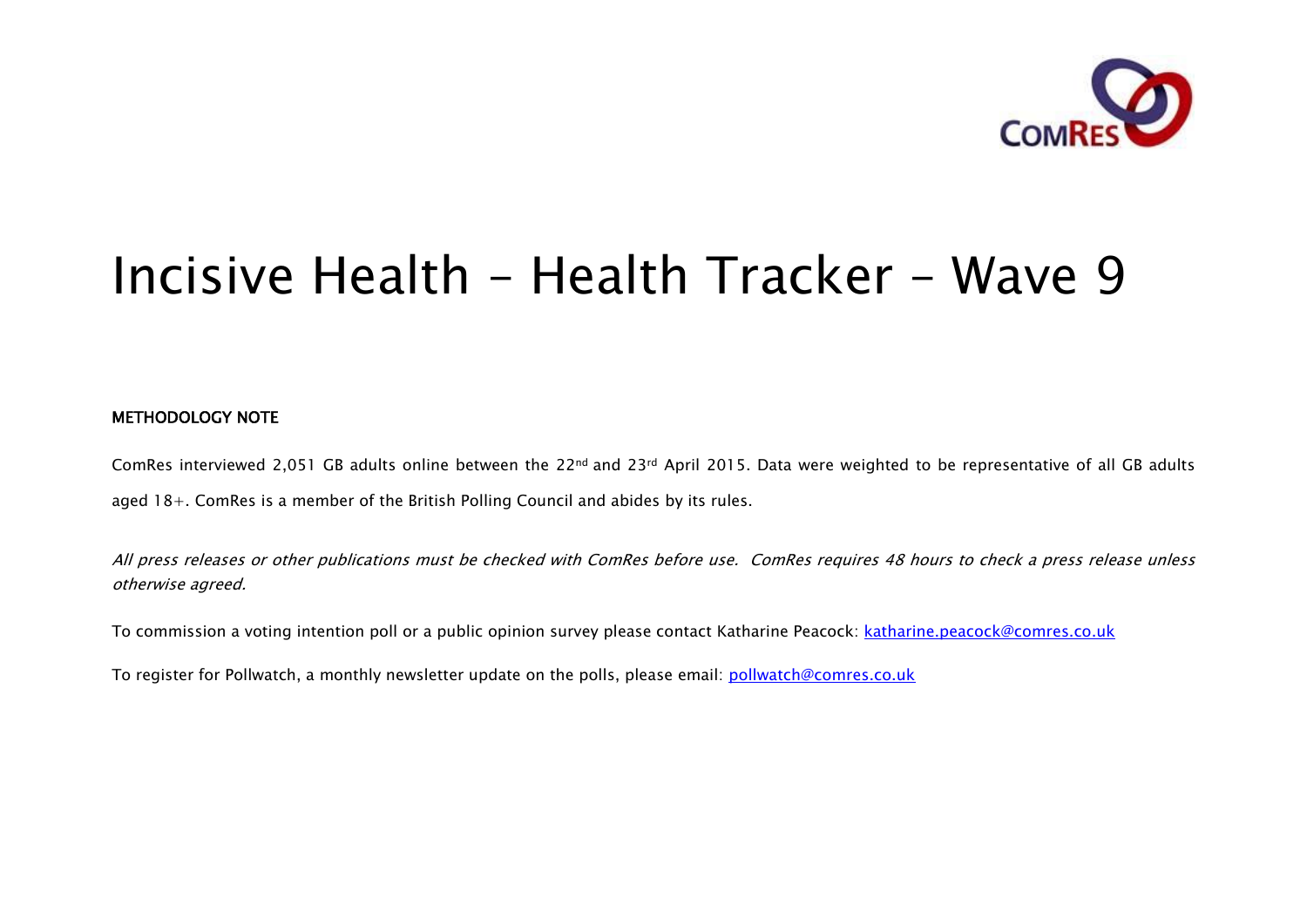Absolutes/col percents

Page 1

#### Table 1 **Q.4 Which party, if any, do you trust most to manage the NHS? Base: All respondents**

|                          |       | Gender |        | Age   |       |       |       |       | Social Grade |     |                |                | <b>Employment Sector</b> |        |              |
|--------------------------|-------|--------|--------|-------|-------|-------|-------|-------|--------------|-----|----------------|----------------|--------------------------|--------|--------------|
|                          | Total | Male   | Female | 18-24 | 25-34 | 35-44 | 45-54 | 55-64 | $65+$        | AB  | C <sub>1</sub> | C <sub>2</sub> | DE                       | Public | Pri-<br>vate |
| Unweighted base          | 2051  | 1018   | 1033   | 216   | 274   | 376   | 385   | 337   | 463          | 591 | 603            | 347            | 510                      | 245    | 907          |
| Weighted base            | 2051  | 1005   | 1046   | 244   | 345   | 345   | 366   | 304   | 446          | 548 | 569            | 447            | 487                      | 245    | 903          |
| Labour                   | 638   | 331    | 307    | 95    | 121   | 125   | 108   | 90    | 99           | 168 | 170            | 125            | 174                      | 102    | 278          |
|                          | 31%   | 33%    | 29%    | 39%   | 35%   | 36%   | 30%   | 29%   | 22%          | 31% | 30%            | 28%            | 36%                      | 42%    | 31%          |
| Conservative             | 459   | 252    | 207    | 39    | 54    | 53    | 89    | 71    | 153          | 163 | 133            | 85             | 78                       | 37     | 204          |
|                          | 22%   | 25%    | 20%    | 16%   | 16%   | 15%   | 24%   | 23%   | 34%          | 30% | 23%            | 19%            | 16%                      | 15%    | 23%          |
| <b>UKIP</b>              | 177   | 100    | 77     | 12    | 33    | 28    | 31    | 23    | 50           | 29  | 49             | 49             | 50                       | 17     | 71           |
|                          | 9%    | 10%    | 7%     | 5%    | 10%   | 8%    | 9%    | 7%    | 11%          | 5%  | 9%             | 11%            | 10%                      | 7%     | 8%           |
| <b>Liberal Democrats</b> | 122   | 65     | 58     | 10    | 21    | 22    | 27    | 18    | 23           | 41  | 40             | 21             | 20                       | 18     | 57           |
|                          | 6%    | 6%     | 6%     | 4%    | 6%    | 6%    | 7%    | 6%    | 5%           | 7%  | 7%             | 5%             | 4%                       | 7%     | 6%           |
| None of them             | 403   | 173    | 230    | 47    | 61    | 70    | 69    | 76    | 80           | 98  | 117            | 86             | 102                      | 48     | 169          |
|                          | 20%   | 17%    | 22%    | 19%   | 18%   | 20%   | 19%   | 25%   | 18%          | 18% | 21%            | 19%            | 21%                      | 20%    | 19%          |
| Don't know               | 252   | 85     | 167    | 40    | 55    | 47    | 41    | 27    | 42           | 49  | 59             | 80             | 63                       | 23     | 124          |
|                          | 12%   | 8%     | 16%    | 16%   | 16%   | 14%   | 11%   | 9%    | 9%           | 9%  | 10%            | 18%            | 13%                      | 9%     | 14%          |

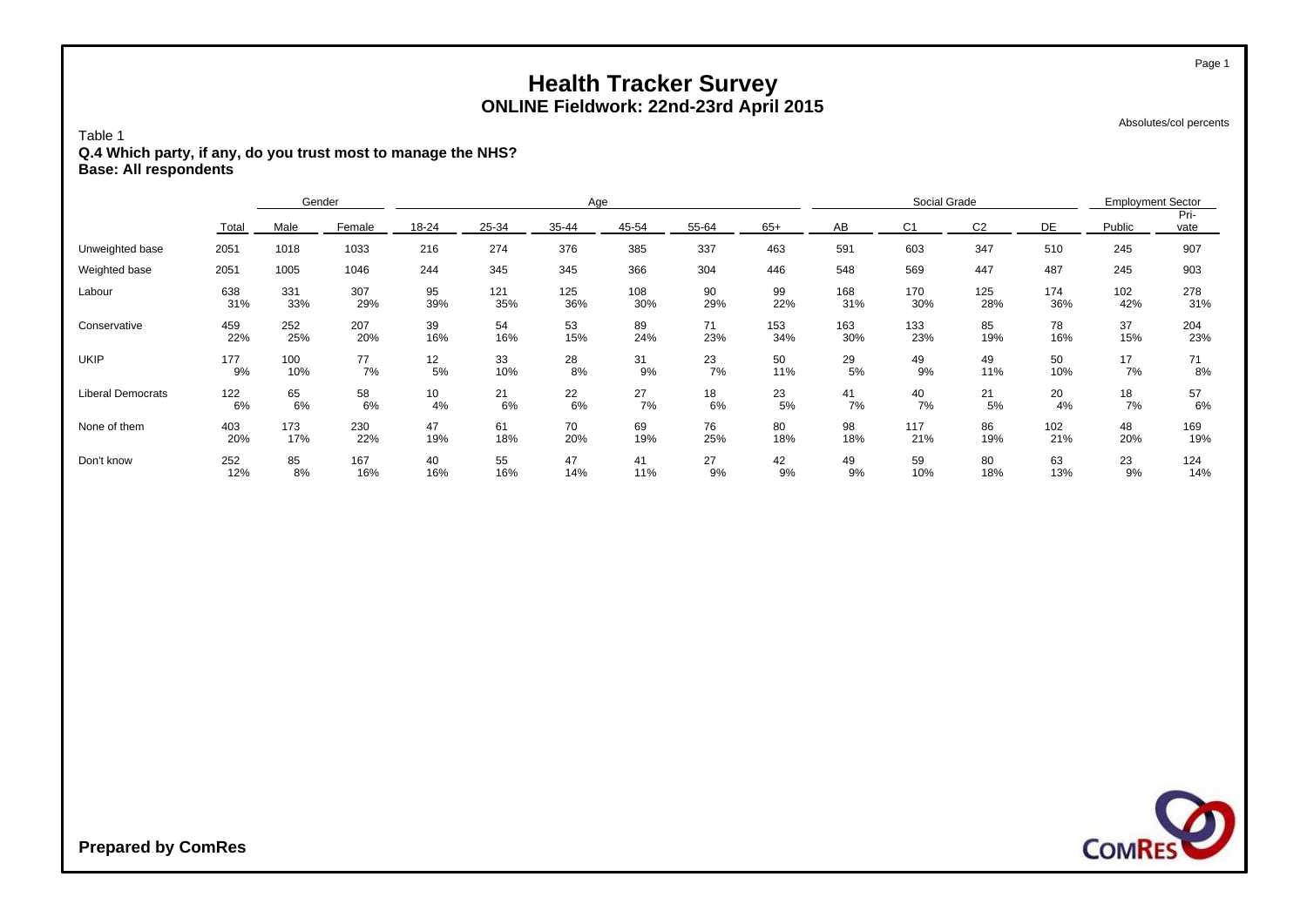Absolutes/col percents

Page 2

#### Table 1 **Q.4 Which party, if any, do you trust most to manage the NHS? Base: All respondents**

|                          | Region     |                      |           |              |            |            |                           |                             |           |           |           |            |            |
|--------------------------|------------|----------------------|-----------|--------------|------------|------------|---------------------------|-----------------------------|-----------|-----------|-----------|------------|------------|
|                          | Total      | Scotland             | Wales     | NET: England | North East | North West | Yorkshire &<br>Humberside | West Midlands East Midlands |           | Eastern   | London    | South East | South West |
| Unweighted base          | 2051       | 183                  | 112       | 1756         | 88         | 215        | 198                       | 175                         | 144       | 201       | 222       | 314        | 199        |
| Weighted base            | 2051       | 185                  | 103       | 1764         | 82         | 226        | 185                       | 185                         | 144       | 205       | 267       | 287        | 185        |
| Labour                   | 638<br>31% | 68<br>37%            | 37<br>36% | 533<br>30%   | 33<br>40%  | 73<br>33%  | 66<br>36%                 | 49<br>26%                   | 46<br>32% | 39<br>19% | 90<br>34% | 84<br>29%  | 53<br>29%  |
| Conservative             | 459<br>22% | 28<br>15%            | 19<br>18% | 412<br>23%   | 12<br>15%  | 51<br>23%  | 42<br>23%                 | 46<br>25%                   | 36<br>25% | 53<br>26% | 55<br>21% | 70<br>25%  | 46<br>25%  |
| <b>UKIP</b>              | 177<br>9%  | $\overline{ }$<br>4% | 10<br>10% | 159<br>9%    | 14<br>17%  | 16<br>7%   | 13<br>7%                  | 14<br>7%                    | 12<br>8%  | 28<br>14% | 23<br>9%  | 24<br>8%   | 15<br>8%   |
| <b>Liberal Democrats</b> | 122<br>6%  | 6<br>3%              | 11<br>10% | 105<br>6%    | 4%         | 4<br>2%    | 9<br>$5\%$                | 8<br>4%                     | 8<br>5%   | 13<br>6%  | 20<br>7%  | 22<br>8%   | 18<br>10%  |
| None of them             | 403<br>20% | 57<br>31%            | 20<br>20% | 325<br>18%   | 16<br>20%  | 49<br>22%  | 25<br>13%                 | 33<br>18%                   | 20<br>14% | 42<br>21% | 43<br>16% | 57<br>20%  | 40<br>22%  |
| Don't know               | 252<br>12% | 17<br>9%             | 6<br>6%   | 228<br>13%   | 4%         | 32<br>14%  | 30<br>16%                 | 34<br>19%                   | 22<br>15% | 29<br>14% | 36<br>14% | 29<br>10%  | 13<br>7%   |

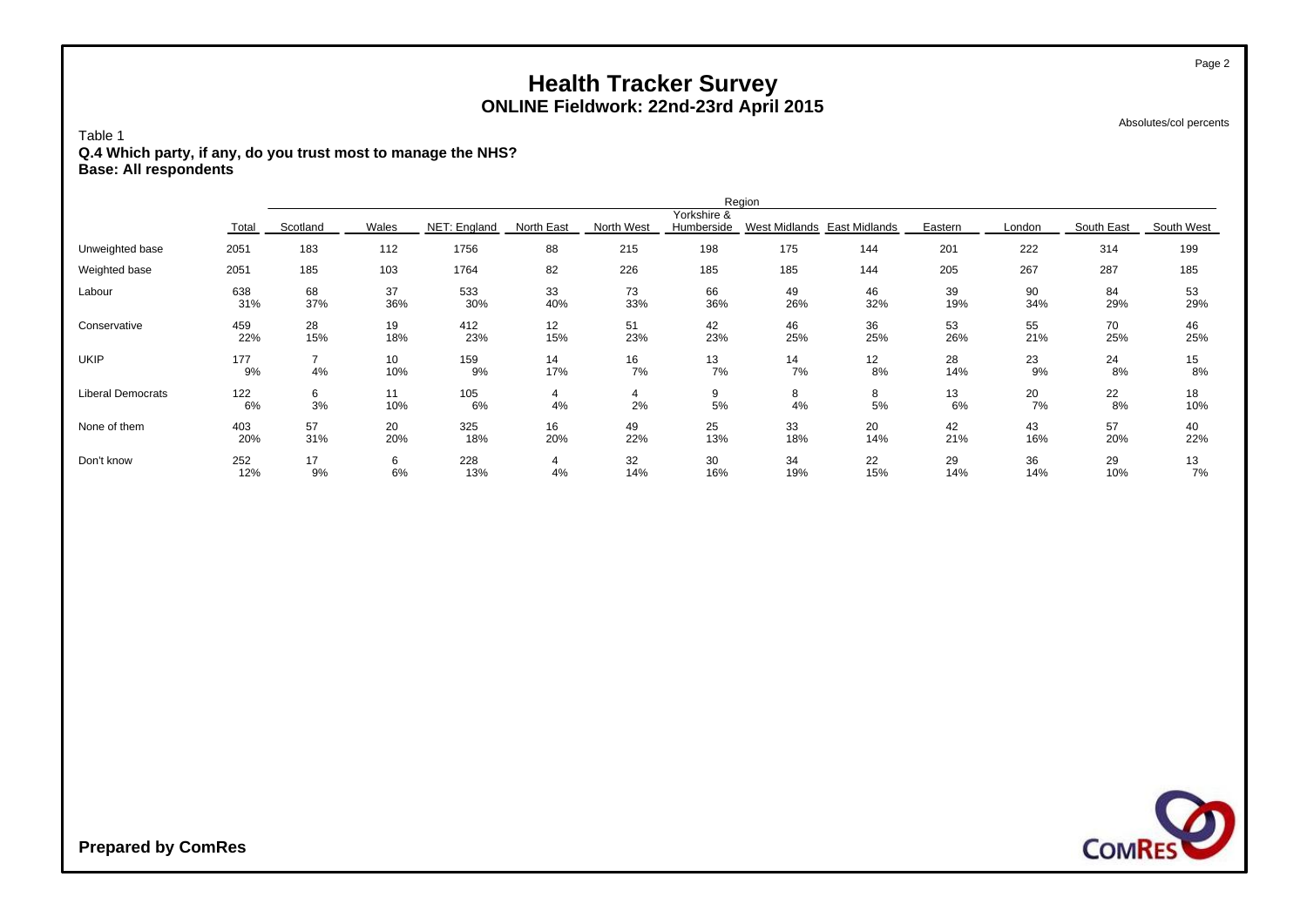Absolutes/col percents

Page 3

#### Table 1 **Q.4 Which party, if any, do you trust most to manage the NHS? Base: All respondents**

|                          |            |                                                      |                                  | Q.4 Which party, if any, do you trust most to manage the NHS? |                                                      |                                                      | Q.5 Which party leader, if any, do you trust most to manage the NHS? |             |            |              |              |  |  |
|--------------------------|------------|------------------------------------------------------|----------------------------------|---------------------------------------------------------------|------------------------------------------------------|------------------------------------------------------|----------------------------------------------------------------------|-------------|------------|--------------|--------------|--|--|
|                          | Total      | Conservative                                         | Labour                           | Liberal<br>Democrats                                          | <b>UKIP</b>                                          | None of them                                         | David Cameron                                                        | Ed Miliband | Nick Clegg | Nigel Farage | None of them |  |  |
| Unweighted base          | 2051       | 471                                                  | 637                              | 130                                                           | 178                                                  | 398                                                  | 507                                                                  | 578         | 124        | 164          | 433          |  |  |
| Weighted base            | 2051       | 459                                                  | 638                              | 122                                                           | 177                                                  | 403                                                  | 502                                                                  | 567         | 120        | 158          | 433          |  |  |
| Labour                   | 638<br>31% | $\sim$<br>$\blacksquare$                             | 638<br>100%                      | $\overline{\phantom{a}}$<br>$\overline{\phantom{a}}$          | $\overline{\phantom{a}}$<br>$\overline{a}$           | $\overline{\phantom{a}}$<br>$\overline{\phantom{a}}$ | 25<br>5%                                                             | 525<br>93%  | 10<br>9%   | 2%           | 43<br>10%    |  |  |
| Conservative             | 459<br>22% | 459<br>100%                                          | ۰<br>$\overline{\phantom{a}}$    | $\overline{\phantom{a}}$<br>$\overline{\phantom{a}}$          | $\overline{\phantom{a}}$<br>$\overline{\phantom{a}}$ | $\overline{\phantom{a}}$<br>$\overline{\phantom{a}}$ | 428<br>85%                                                           | 4<br>1%     | 5<br>4%    | 2<br>1%      | 14<br>3%     |  |  |
| <b>UKIP</b>              | 177<br>9%  | $\overline{\phantom{a}}$<br>$\overline{\phantom{a}}$ |                                  | $\overline{\phantom{a}}$<br>$\overline{\phantom{a}}$          | 177<br>100%                                          | $\overline{\phantom{a}}$                             | 1%                                                                   | 5<br>1%     | 6%         | 142<br>90%   | 11<br>2%     |  |  |
| <b>Liberal Democrats</b> | 122<br>6%  | $\overline{\phantom{a}}$                             | $\blacksquare$<br>$\blacksquare$ | 122<br>100%                                                   | $\overline{\phantom{a}}$<br>$\overline{\phantom{a}}$ | $\overline{\phantom{a}}$                             | 14<br>3%                                                             | 1%          | 82<br>68%  | $1\%$        | 11<br>3%     |  |  |
| None of them             | 403<br>20% | $\overline{\phantom{a}}$<br>$\overline{\phantom{a}}$ | ۰<br>$\overline{\phantom{a}}$    | $\overline{\phantom{a}}$<br>$\overline{\phantom{a}}$          | $\overline{\phantom{a}}$<br>$\sim$                   | 403<br>100%                                          | 14<br>3%                                                             | 15<br>3%    | 11<br>10%  | 6<br>4%      | 319<br>74%   |  |  |
| Don't know               | 252<br>12% | $\overline{\phantom{a}}$<br>$\overline{\phantom{a}}$ | $\overline{\phantom{a}}$         | $\overline{\phantom{a}}$                                      | $\overline{\phantom{a}}$<br>$\overline{\phantom{a}}$ | $\overline{\phantom{a}}$<br>$\overline{\phantom{a}}$ | 14<br>3%                                                             | 11<br>2%    | 5<br>4%    | 3<br>2%      | 35<br>8%     |  |  |

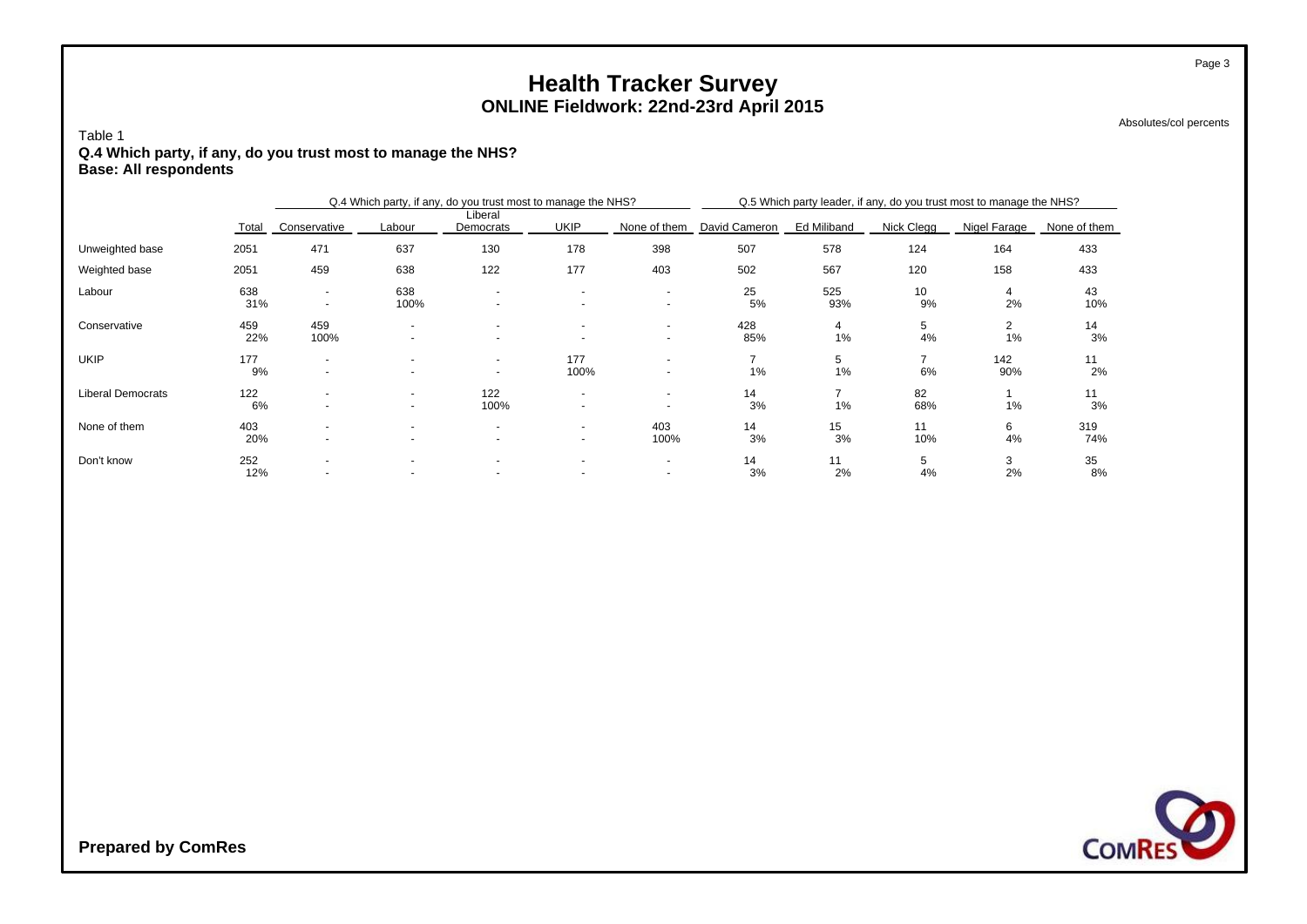Absolutes/col percents

Page 4

#### Table 2 **Q.5 Which party leader, if any, do you trust most to manage the NHS? Base: All respondents**

|                 |       | Gender |        |       | Age   |       |       |       |       |     | Social Grade   |                |     |        | <b>Employment Sector</b> |  |
|-----------------|-------|--------|--------|-------|-------|-------|-------|-------|-------|-----|----------------|----------------|-----|--------|--------------------------|--|
|                 | Total | Male   | Female | 18-24 | 25-34 | 35-44 | 45-54 | 55-64 | $65+$ | AB  | C <sub>1</sub> | C <sub>2</sub> | DE  | Public | Pri-<br>vate             |  |
| Unweighted base | 2051  | 1018   | 1033   | 216   | 274   | 376   | 385   | 337   | 463   | 591 | 603            | 347            | 510 | 245    | 907                      |  |
| Weighted base   | 2051  | 1005   | 1046   | 244   | 345   | 345   | 366   | 304   | 446   | 548 | 569            | 447            | 487 | 245    | 903                      |  |
| Ed Miliband     | 567   | 301    | 266    | 83    | 88    | 118   | 96    | 86    | 97    | 154 | 145            | 104            | 163 | 86     | 253                      |  |
|                 | 28%   | 30%    | 25%    | 34%   | 25%   | 34%   | 26%   | 28%   | 22%   | 28% | 26%            | 23%            | 34% | 35%    | 28%                      |  |
| David Cameron   | 502   | 273    | 229    | 41    | 68    | 57    | 101   | 73    | 162   | 164 | 151            | 107            | 80  | 43     | 237                      |  |
|                 | 24%   | 27%    | 22%    | 17%   | 20%   | 17%   | 28%   | 24%   | 36%   | 30% | 27%            | 24%            | 16% | 17%    | 26%                      |  |
| Nigel Farage    | 158   | 99     | 58     | 12    | 29    | 24    | 27    | 22    | 43    | 29  | 45             | 39             | 44  | 18     | 62                       |  |
|                 | 8%    | 10%    | 6%     | 5%    | 8%    | 7%    | 7%    | 7%    | 10%   | 5%  | 8%             | 9%             | 9%  | 7%     | 7%                       |  |
| Nick Clegg      | 120   | 59     | 61     | 18    | 28    | 15    | 19    | 18    | 22    | 48  | 36             | 16             | 19  | 19     | 48                       |  |
|                 | 6%    | 6%     | 6%     | 7%    | 8%    | 4%    | 5%    | 6%    | 5%    | 9%  | 6%             | 4%             | 4%  | 8%     | 5%                       |  |
| None of them    | 433   | 180    | 253    | 50    | 74    | 68    | 74    | 78    | 89    | 101 | 127            | 91             | 113 | 48     | 172                      |  |
|                 | 21%   | 18%    | 24%    | 21%   | 21%   | 20%   | 20%   | 26%   | 20%   | 18% | 22%            | 20%            | 23% | 20%    | 19%                      |  |
| Don't know      | 272   | 94     | 178    | 41    | 58    | 63    | 49    | 27    | 34    | 52  | 64             | 89             | 68  | 31     | 130                      |  |
|                 | 13%   | 9%     | 17%    | 17%   | 17%   | 18%   | 13%   | 9%    | 8%    | 9%  | 11%            | 20%            | 14% | 13%    | 14%                      |  |

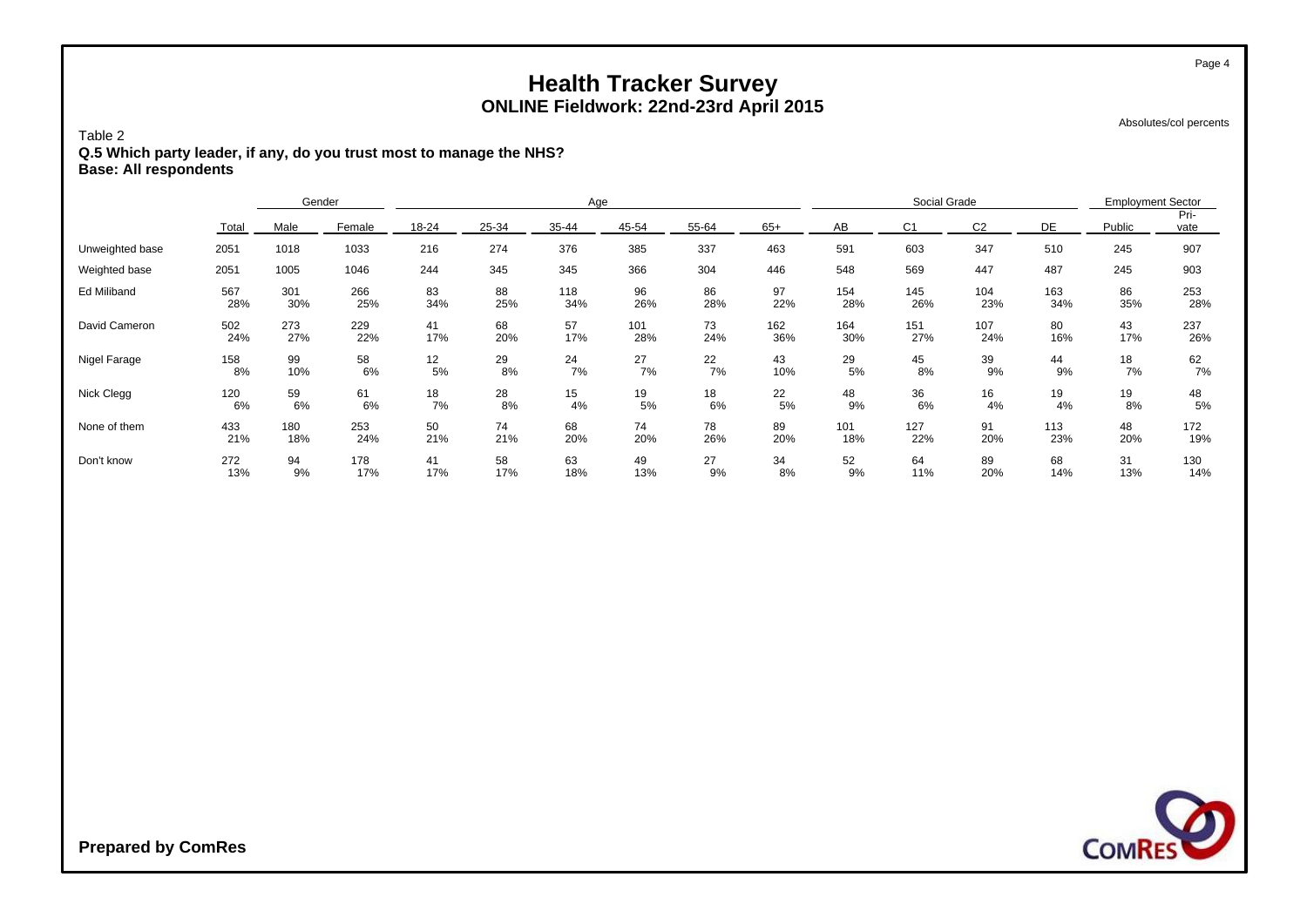Absolutes/col percents

Page 5

#### Table 2 **Q.5 Which party leader, if any, do you trust most to manage the NHS? Base: All respondents**

|                 | Region    |                |       |              |            |            |                           |                             |         |          |          |            |            |
|-----------------|-----------|----------------|-------|--------------|------------|------------|---------------------------|-----------------------------|---------|----------|----------|------------|------------|
|                 | Total     | Scotland       | Wales | NET: England | North East | North West | Yorkshire &<br>Humberside | West Midlands East Midlands |         | Eastern  | London   | South East | South West |
| Unweighted base | 2051      | 183            | 112   | 1756         | 88         | 215        | 198                       | 175                         | 144     | 201      | 222      | 314        | 199        |
| Weighted base   | 2051      | 185            | 103   | 1764         | 82         | 226        | 185                       | 185                         | 144     | 205      | 267      | 287        | 185        |
| Ed Miliband     | 567       | 64             | 26    | 477          | 28         | 68         | 56                        | 38                          | 47      | 45       | 77       | 72         | 46         |
|                 | 28%       | 35%            | 25%   | 27%          | 34%        | 30%        | 30%                       | 21%                         | 33%     | 22%      | 29%      | 25%        | 25%        |
| David Cameron   | 502       | 29             | 27    | 446          | 15         | 54         | 44                        | 49                          | 39      | 54       | 66       | 79         | 45         |
|                 | 24%       | 16%            | 26%   | 25%          | 18%        | 24%        | 24%                       | 26%                         | 27%     | 27%      | 25%      | 27%        | 24%        |
| Nigel Farage    | 158       | $\overline{4}$ | 10    | 143          | 13         | 13         | 12                        | 10                          | 11      | 24       | 27       | 22         | 10         |
|                 | 8%        | 2%             | 10%   | 8%           | 16%        | 6%         | 6%                        | 6%                          | 8%      | 12%      | 10%      | 8%         | 5%         |
| Nick Clegg      | 120<br>6% | 5<br>3%        | 7%    | 108<br>6%    | 3<br>4%    | 12<br>5%   | 10<br>5%                  | 12<br>6%                    | 6<br>4% | 13<br>7% | 11<br>4% | 19<br>7%   | 23<br>13%  |
| None of them    | 433       | 58             | 26    | 349          | 17         | 48         | 36                        | 39                          | 20      | 39       | 46       | 59         | 44         |
|                 | 21%       | 32%            | 25%   | 20%          | 21%        | 21%        | 19%                       | 21%                         | 14%     | 19%      | 17%      | 21%        | 24%        |
| Don't know      | 272       | 24             | 6     | 242          | 6          | 30         | 28                        | 37                          | 20      | 29       | 40       | 36         | 16         |
|                 | 13%       | 13%            | 6%    | 14%          | 7%         | 13%        | 15%                       | 20%                         | 14%     | 14%      | 15%      | 12%        | 9%         |